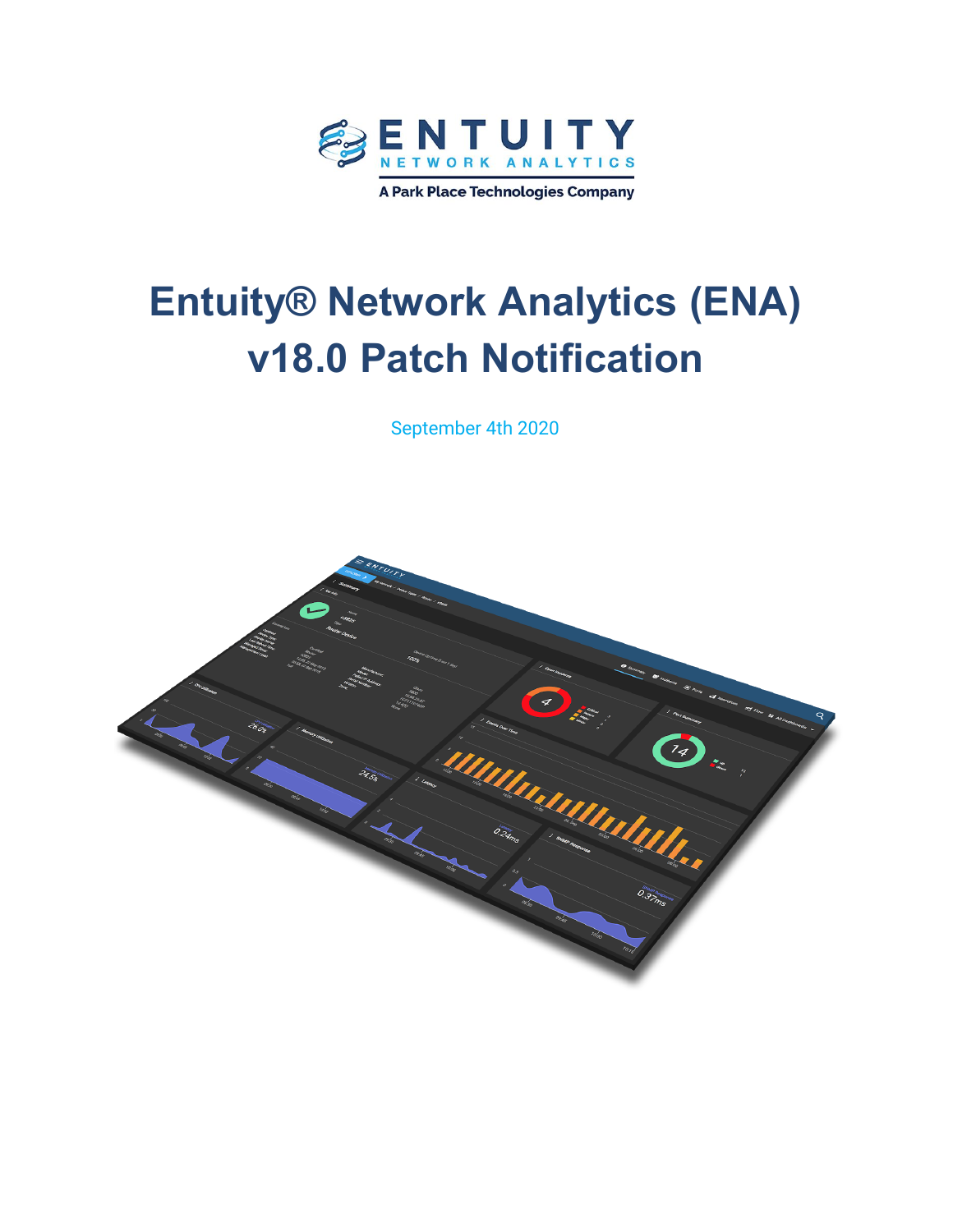## **Technical Bulletin September 4, 2020**

#### **Version 2020.09.04**

We are pleased to confirm the availability of **patch P05** for **ENA v18.0**, which has now been certified for customer use; further details of the benefits to be gained from this patch are set out in the table below.

#### **Latest Patch Details**

Improvements and Fixes

| <b>Functional Area</b> | <b>Platform(s)</b> Description |                                                               |
|------------------------|--------------------------------|---------------------------------------------------------------|
| Maps - General         | All                            | Fixed an issue whereby map link colors were not<br>displayed. |

#### **Notes**

This patch P05 is an accompaniment to v18.0 patch P04. Patch P04 should not be applied in isolation without P05.

ENA is supplied with the RSSO client version 20.02.00. Your RSSO client version should not be greater than the RSSO server version. Please contact Entuity support if your RSSO server version is less than 20.x in order to obtain a compatible RSSO client.

Please refer to the **Knowledge Base** on the ENA Help Center for help and information on functionality added in this patch.